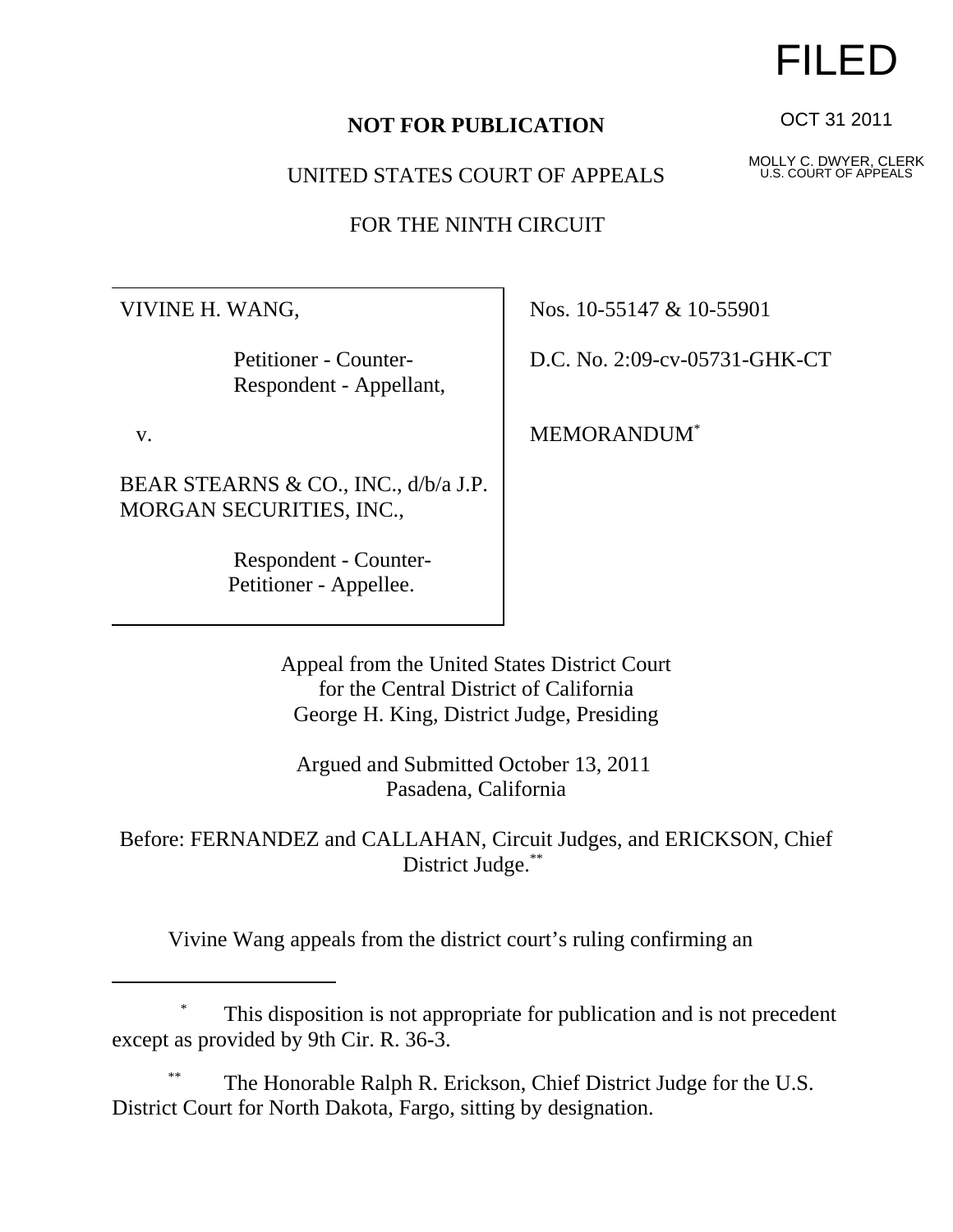arbitration award entered in favor of Bear Stearns & Co., Inc.<sup>1</sup> On appeal, Wang challenges (1) both the district court's interpretation of the Customer Agreement she entered into with Bear Stearns and the court's determination that Bear Stearns' claims were arbitrable, and (2) the district court's decision to confirm the arbitration award. Finally, Wang challenges the district court's award of attorney fees and costs incurred by Bear Stearns to confirm the arbitration award. We affirm.2

We review the district court's decision to confirm an arbitration award *de novo. New Regency Productions, Inc. v. Nippon Herald Films, Inc.,* 501 F.3d 1101, 1105 (9th Cir. 2007). We also consider the construction and interpretation of a contract term relating to the validity and scope of an arbitration clause, which are questions of law, *de novo. Nagrampa v. MailCoups, Inc.*, 469 F.3d 1257, 1267 (9th Cir. 2006) (en banc).

The claim submitted by Bear Stearns in the arbitration proceedings was one to recover unpaid debt. Resolution turned on the terms of the Customer Agreement specifying that Wang was obligated to pay for any completed stock purchases.

<sup>1</sup> Bear Stearns & Co. has undergone a number of restructurings during the course of the litigation. Because Bear Stearns was the original contracting company, this name is used throughout the memorandum for the sake of clarity.

<sup>2</sup> Because the parties are familiar with the facts and procedural history, we do not restate them here except as necessary to explain our decision.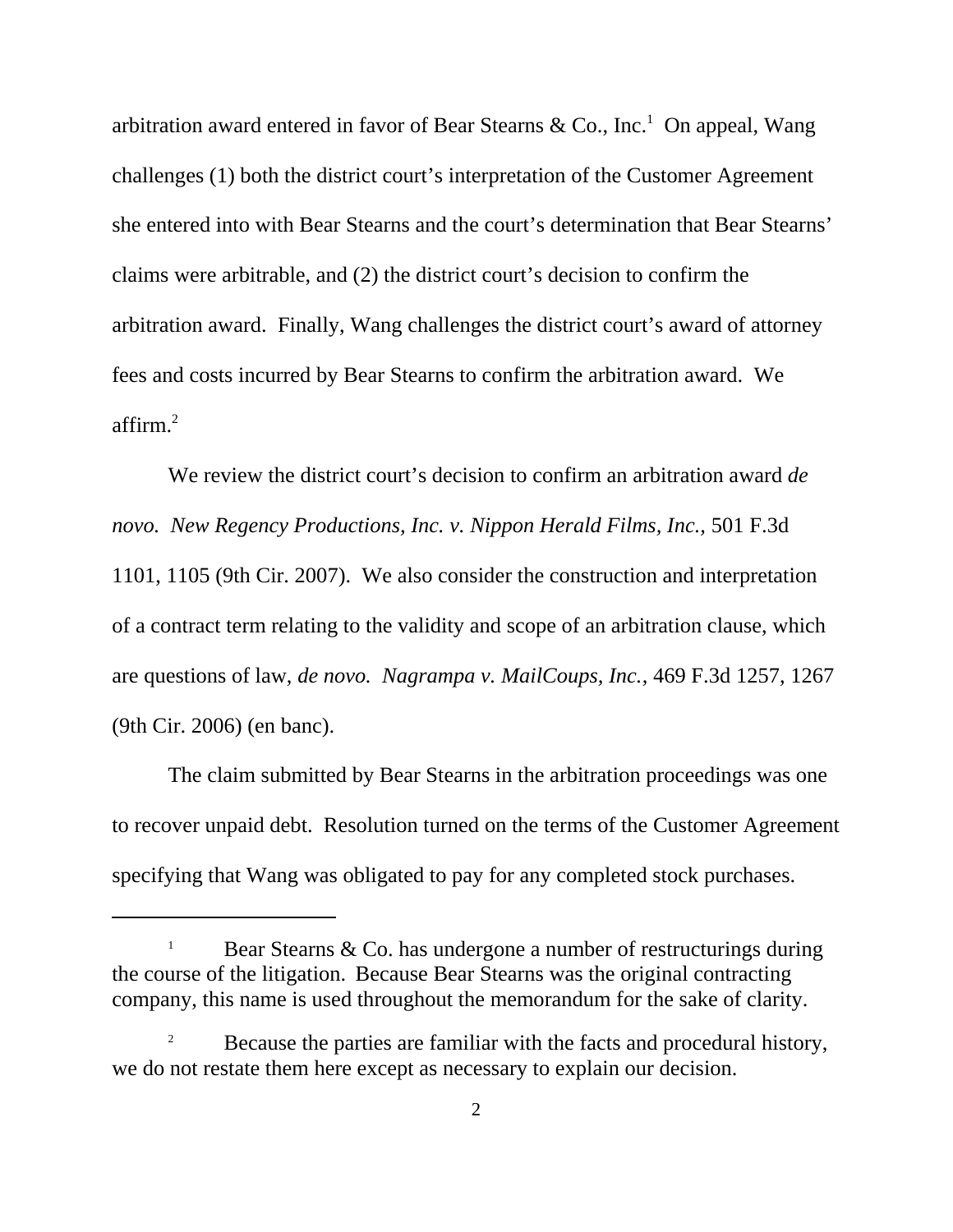Both parties agree that under their dispute arbitration agreement, arbitration is the contractually agreed upon forum for resolution of these claims so long as the "carve out" clause does not apply. In order for the carve out clause to apply, the claim submitted to arbitration must be "encompassed by" a putative class action.

The collection claim and the putative class action in this case arise out of the same set of operative facts. A plain reading of the term "encompassed by" requires more than simply arising out of the same set of facts. It suggests that the arbitration claims must lie "within" the class action claim.

Although the facts giving rise to the claims at issue are the same, the essential elements of the claims are distinct and bear little relation to each other. Bear Stearns seeks to be paid for Wang's stock purchases. Its claim is factspecific, demanding only proof of the orders and whether payment for the orders was made. In the pending class actions, Wang alleges Bear Stearns committed fraud and/or other securities law violations with regard to the sale of the stock. It is axiomatic that Bear Stearns cannot assert a counterclaim for monetary damages in the pending class actions where Wang is not a named party. *See* Fed. R. Civ. P. 13 (outlining circumstances in which a pleader must state a counterclaim and may state a counterclaim against "an opposing party"); *Allapattah Services, Inc. v. Exxon Corp.* 333 F.3d 1248, 1260 (11th Cir. 2003). Moreover, where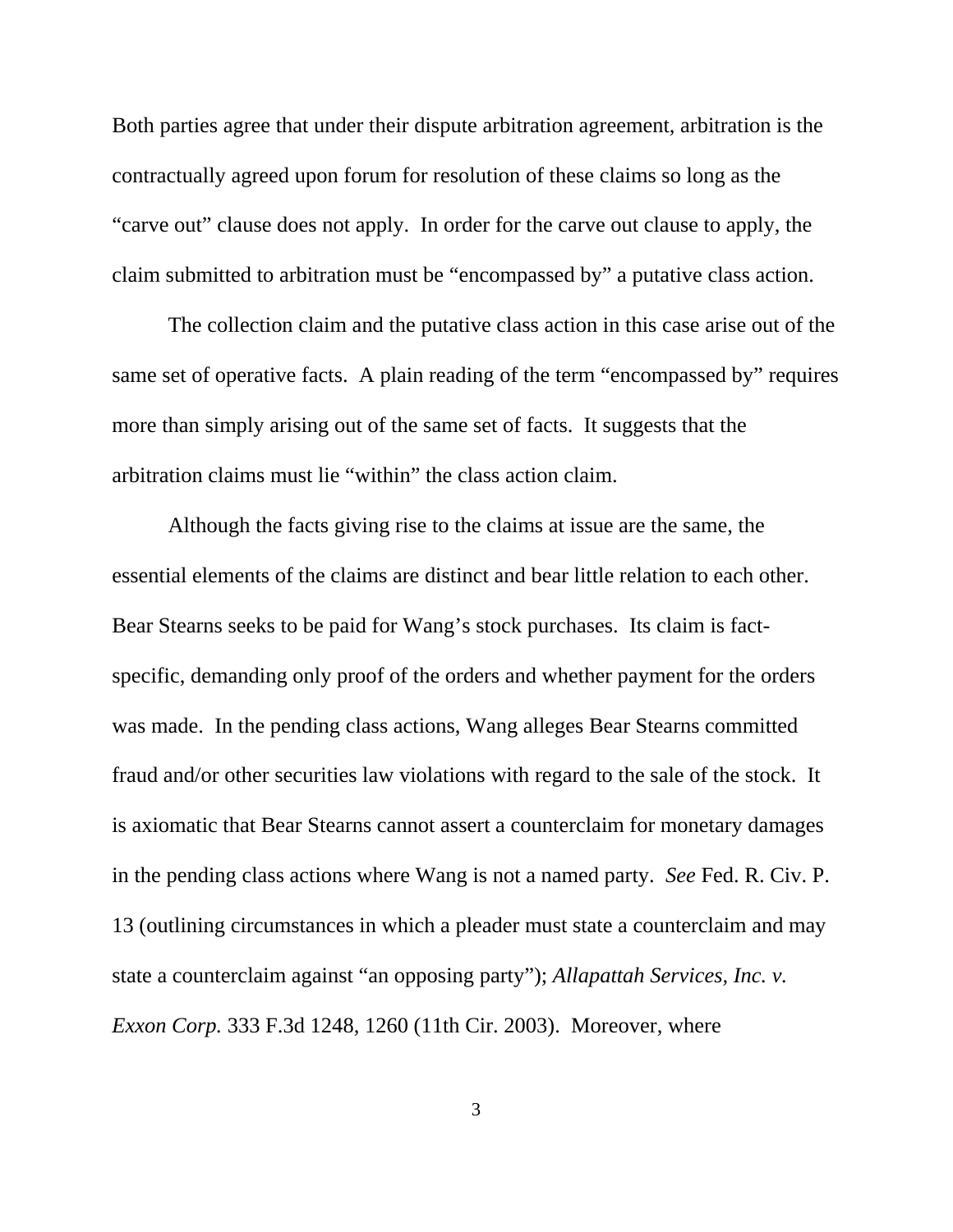individualized inquiries predominate over common issues, class certification is inappropriate. *Wal-Mart Stores, Inc. v. Dukes*, 131 S.Ct. 2541 (2011). Interpreting the scope of the carve out clause so broadly as to include any claim related to the transactions is contrary to the plain language of the provision and may serve to defeat legitimate class actions.

Wang's overbroad interpretation of the phrase "encompassed by" would create a rule in which a party with a legitimate arbitrable claim would be precluded from getting the benefit of its bargain (the execution of a pre-dispute arbitration agreement) even where the pending class action claims would not or could not resolve the arbitration claim.

Arbitration in front of the duly-appointed subsidiary of the Financial Industry Regulatory Authority ("FINRA") was proper under the terms of the Customer Agreement, as was the arbitrator's reliance on the FINRA Rules. The district court's ruling allowed Bear Stearns to collect what is due under the contract while not interfering with Wang's putative class action claims. We affirm the district court's confirmation of the arbitration award.

In the second of these consolidated appeals, Wang argues the district court erred by awarding attorney's fees and costs that Bear Stearns incurred in confirming the arbitration award. This issue can be resolved by reference to the

4